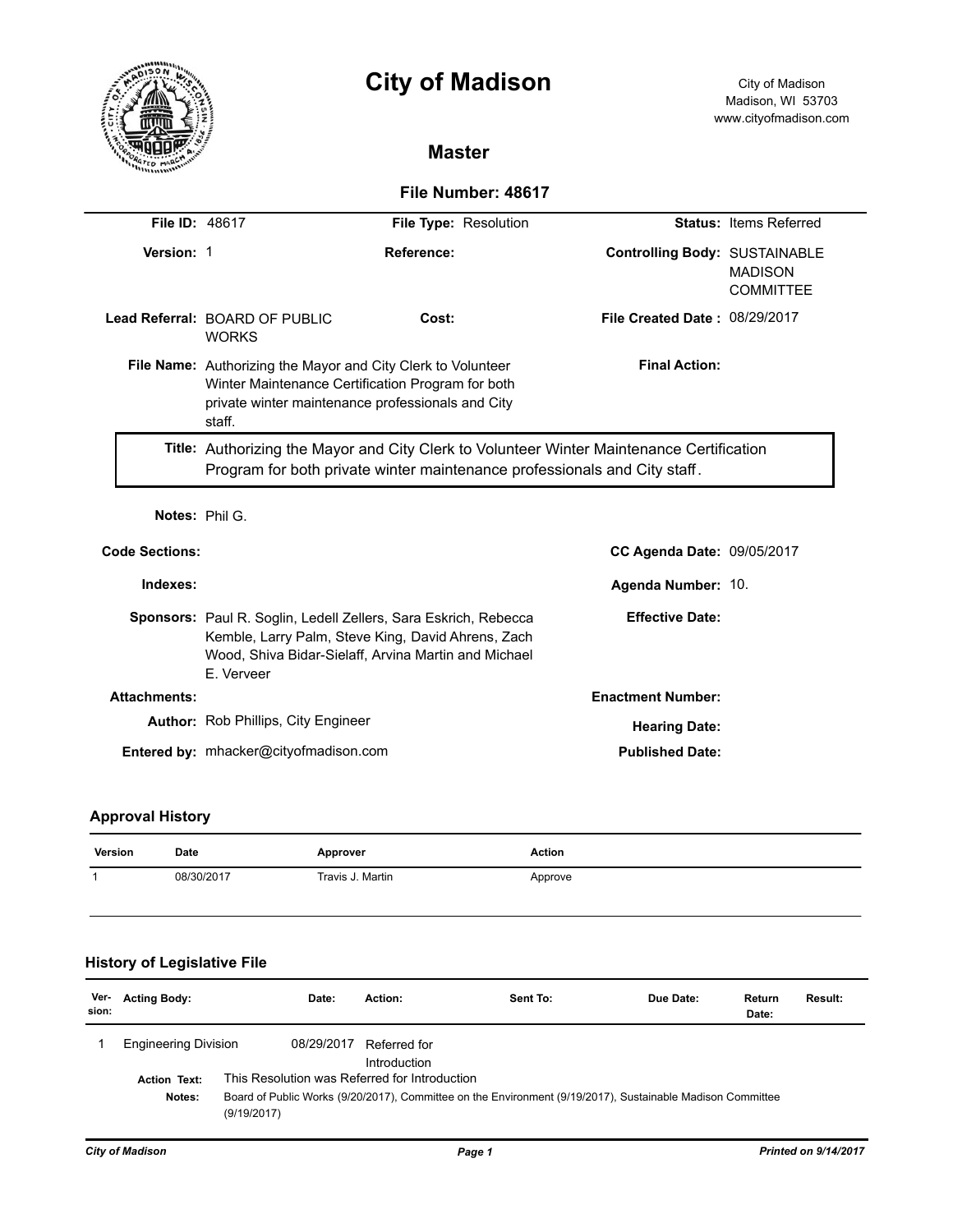|             | <b>COMMON COUNCIL</b>                         | 09/05/2017                                                                                                                        | Refer                                                                             | <b>BOARD OF</b><br><b>PUBLIC WORKS</b>                            | Pass |
|-------------|-----------------------------------------------|-----------------------------------------------------------------------------------------------------------------------------------|-----------------------------------------------------------------------------------|-------------------------------------------------------------------|------|
|             | <b>Action Text:</b>                           | A motion was made by Rummel, seconded by Baldeh, to Refer to the BOARD OF PUBLIC WORKS.<br>The motion passed by voice vote/other. |                                                                                   |                                                                   |      |
|             | Notes:                                        |                                                                                                                                   | Additional Referrals: Committee on the Environment, Sustainable Madison Committee |                                                                   |      |
| 1           | <b>BOARD OF PUBLIC</b><br><b>WORKS</b>        | 09/05/2017                                                                                                                        | Referred                                                                          | <b>COMMITTEE ON</b><br><b>THE</b><br><b>ENVIRONMENT</b>           |      |
|             | <b>Action Text:</b><br>Notes:                 |                                                                                                                                   |                                                                                   | This Resolution was Referred to the COMMITTEE ON THE ENVIRONMENT  |      |
| $\mathbf 1$ | <b>BOARD OF PUBLIC</b><br><b>WORKS</b>        | 09/05/2017                                                                                                                        | Referred                                                                          | <b>SUSTAINABLE</b><br><b>MADISON</b><br><b>COMMITTEE</b>          |      |
|             | <b>Action Text:</b><br>Notes:                 |                                                                                                                                   |                                                                                   | This Resolution was Referred to the SUSTAINABLE MADISON COMMITTEE |      |
|             | <b>COMMITTEE ON THE</b><br><b>ENVIRONMENT</b> | 09/18/2017                                                                                                                        |                                                                                   |                                                                   |      |

### **Text of Legislative File 48617**

### **Fiscal Note**

The proposed resolution authorizes the execution of a Volunteer Winter Maintenance Certification Program implementation by the Engineering Division. The program will be implemented using existing staff and resources within the Engineering Division's adopted operating budget.

## **Title**

Authorizing the Mayor and City Clerk to Volunteer Winter Maintenance Certification Program for both private winter maintenance professionals and City staff.

## **Body**

WHEREAS, The City of Madison has been actively working on the reduction of salt use as part of our winter maintenance operations since the early 1970's; and,

WHEREAS, the pollutants of concern in stormwater runoff and the technology required to address them is continually evolving; and,

WHEREAS, the City of Madison is regulated by an EPA WDNR stormwater discharge permit which requires documentation of the amounts of chloride and sand used during winter de-icing operations; and,

WHEREAS, additional pollutants, currently not numerically regulated under this permit, such as salt are impacting our receiving waters and groundwater; and,

WHEREAS, The City of Madison is committed to continuing to improve our environment by taking action to reduce pollutants being introduced to our receiving waters and groundwater; and,

WHEREAS, the Saltwise partnership consisting of the Storm Water Utility, Public Health Madison and Dane County, Capital Area Regional Planning Commission, Madison Metropolitan Sewerage District, Wisconsin Department of Transportation, UW-Madison, MAMSWaP, City of Madison and Dane County Land and Water Resources to coordinate educational efforts around best practices for storm water; and,